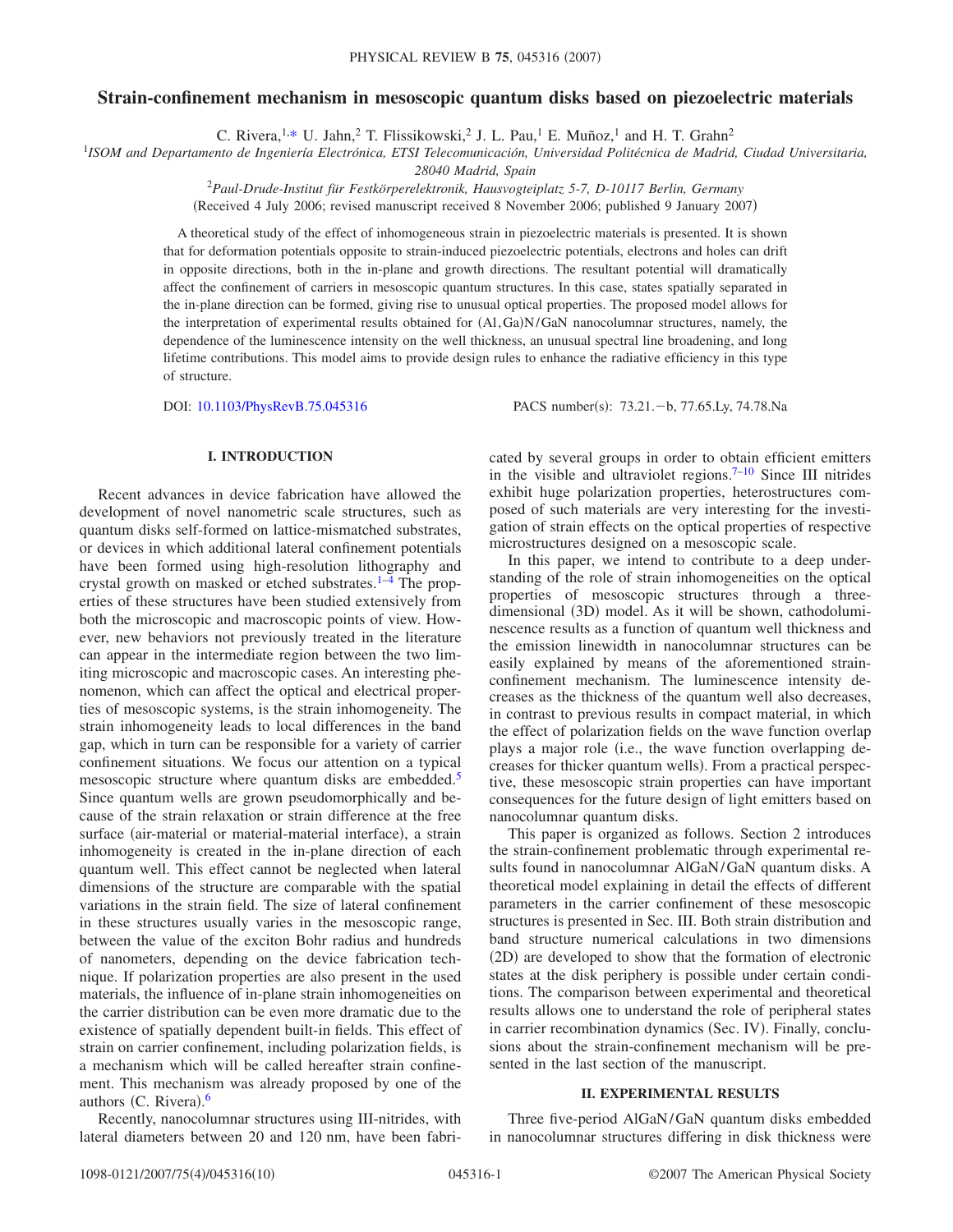<span id="page-1-0"></span>

FIG. 1. Structure of the nanocolumns studied.

studied by cathodoluminescence (CL) characterization. For the samples A, B, and C, the thickness of the disks amounts to 2, 3, and 4.5 nm, respectively (see Fig. [1](#page-1-0)). The samples were grown by rf plasma-assisted molecular-beam epitaxy (MBE) on Si(111) substrates. Details on growth conditions can be found in Refs. [8,](#page-9-7) [11,](#page-9-8) and [12.](#page-9-9) The diameter of the nanocolumns ranges from 20 to 100 nm, with no observable dependence of the disk thickness on diameter.

Basic CL characterization was performed for all samples using a scanning electron microscope (SEM) equipped with an Oxford mono-CL2 and a He-cooling stage operating at temperatures between *T*=5 and 300 K. Results are shown in Fig. [2](#page-1-1) representing CL spectra of the samples A, B, and C. The spectra consist of at least two broad lines, where the lines centered between 3.44 and 3.71 eV originate from the respective quantum disks. The higher energy peak corresponds to the emission from the AlGaN barriers. The redshift in the AlGaN transition as the well thickness increases could be explained either by a higher electric field in the barriers or by a strain-induced shift of the AlGaN band edge. Both explanations are possible, since the electric field and the tensile strain generated in the AlGaN barriers increase with disk thickness. We also clearly observe a redshift of the disk transitions with increasing well thickness. Other measurements performed in similar structures with varying Al content also showed a redshift of the transitions for higher Al content, which is consistent with the existence of strong polarization fields[.8](#page-9-7) This is the typical behavior of AlGaN/GaN MQW structures. $13,14$  $13,14$  On the other hand, since the electron-hole

<span id="page-1-1"></span>

FIG. 2. Cathodoluminescence spectra from samples A (2 nm), B  $(3 \text{ nm})$ , and C  $(4.5 \text{ nm})$  at 6 K. The beam current used in these measurements amounted to 20 nA.

<span id="page-1-2"></span>

FIG. 3. Power dependence of the CL spectra in samples A  $(2 \text{ nm})$  and C  $(4.5 \text{ nm})$ .

wave function overlap is larger for narrower quantum wells in common samples, a higher luminescence was expected for sample A. However, the opposite behavior is observed, namely, an anomalous luminescence quenching with decreasing well thickness. This anomalous result motivated a theoretical study of the radiative recombination in these nanocolumnar structures. It is worth noting that CL measurements at different beam energies (not shown) did not change the shape of the spectra, i.e., luminescence spatial variations in the growth direction could not be identified. Although the shape of the CL spectra does not vary, their full width at half maximum (FWHM) increases with increasing electron-beam energies (e.g., the FWHM amounts to  $175$  meV for  $2 \text{ keV}$ and 215 meV for 10 keV in sample C). The FWHM was high in all samples, which could be explained, as it will be reported in Sec. 3, considering diameter fluctuations, screening effects, and varying contributions from the periphery and inner parts of the disk.

In Fig. [3,](#page-1-2) we compare the power dependence of the CL intensity of sample A with the one of sample C. The CL intensity from the quantum wells increases quasi-linearly (in fact sub-linearly) in sample A, while it increases only slightly in sample C. The gradual saturation of the CL intensity as a function of power and disk thickness is representative of the emission of quantum disks embedded in nanocolumnar structures. This behavior is also unusual in intrinsic transitions, pointing to a low density of states for radiative channels, which also depend on the disk thickness.

In order to understand the mechanism governing the luminescence as a function of disk thickness, the physical properties of these nanocolumns were examined. The interface roughness was analyzed by transmission electron microscopy (TEM) showing excellent quality interfaces.<sup>15</sup> The samples were also found to be free of dislocations and planar defects. Since GaN is a binary compound, alloy disorder cannot be invoked for explaining the emission characteristics in the quantum wells. Only point defects or contamination could cause a nonstandard behavior. There are, however, no experimental evidences of large amounts of such defects. Even if point defects are taken into account, the dependence of the CL spectra on the well thickness could not be explained by their presence. Alloy disorder in the barrier could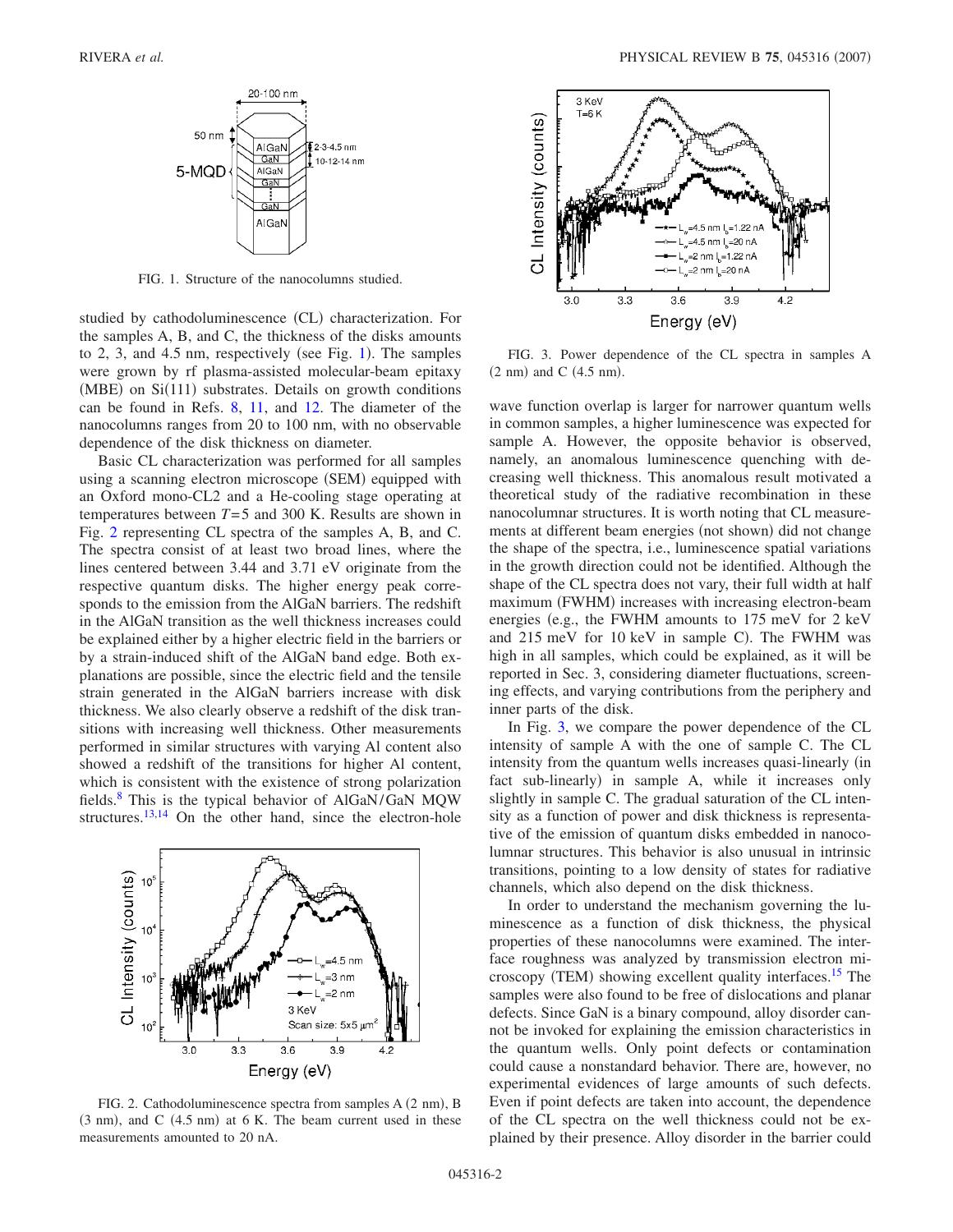be responsible for strain fluctuations in the structure tailoring the local electric fields in the quantum disks, but this effect could not explain the dependence of luminescence intensity as a function of disk thickness. Therefore, it is suggested that the mechanism, which is responsible for the luminescence quenching, is characteristic for such structures and is based on an inhomogeneous distribution of the internal strain.

#### **III. THEORETICAL MODEL**

Experimental results have shown that the mechanisms involved in the CL (also photoluminescence) of AlGaN/GaN quantum disks differ from the ones of typical multiplequantum wells. On one hand, the CL intensity quenches with decreasing disk thickness and, on the other hand, the CL intensity saturates at high power densities, affecting more noticeably the thicker disk structures. Characteristic features of these mesoscopic structures are the existence of an inhomogeneous in-plane strain distribution, the lack of extended defects, and the size of the in-plane dimension within a range of a few 10 to a few 100 nm. Here, we study the effect of the inhomogeneous strain distribution on the quantum confinement and on the in-plane electrostatic potential.

The strain has important effects on both the band structure and electrostactic potential through the induced built-in fields.<sup>16[–19](#page-9-14)</sup> At the microscopic scale, the in-plane strain distribution is responsible for an in-plane potential inhomogeneity. Since both the band structure and potential are linked to each other, the effect of strain on the optical properties has to be solved in a self-consistent manner.

#### **A. Strain distribution calculations**

Numerical strain calculations were performed for a mesoscopic AlGaN/GaN system grown on a strain-free AlGaN substrate. Although it is hard to establish a clear separation between systems, where the strain inhomogeneity is a determinant factor, typical nanocolumnar nitride quantum disks with diameters in the range of 100 nm or lower can be considered as a good example. The analyzed structure consists of a thin GaN layer (well) sandwiched between two AlGaN layers (barriers). The calculations were based on continuum elasticity theory. The strain field can be thus determined by minimizing the total Helmholtz strain energy functional for a semiconductor material containing composition fluctuations (e.g., a multilayered structure), which is given by $^{20}$ 

<span id="page-2-0"></span>
$$
E = \int dV \frac{1}{2} \sum_{i=1}^{6} \sum_{j=1}^{6} C_{ij} [\varepsilon_i(r) - \varepsilon_i^0(r)][\varepsilon_j(r) - \varepsilon_j^0(r)], \quad (1)
$$

where  $\varepsilon_i$  are the elastic strain components,  $\varepsilon_i^0$  are the local intrinsic strain components originating from the lattice mismatch between the barrier and well materials, and  $C_{ii}$  are the fourth-ranked elastic stiffness components. Voigt notation has been used in Eq.  $(1)$  $(1)$  $(1)$  to express the strain components. Equation  $(1)$  $(1)$  $(1)$  can be further simplified, since we are dealing with hexagonal materials.<sup>21</sup> Symmetry considerations lead to only five nonvanishing, independent elastic stiffness components, namely,  $C_{11}$ ,  $C_{12}$ ,  $C_{13}$ ,  $C_{33}$ , and  $C_{44}$ .  $\varepsilon_i^0$  components can be calculated as  $\varepsilon_1^0 = \varepsilon_2^0 = (a_{\text{AlGaN}} - a_{\text{GaN}})/a_{\text{GaN}}$ ,  $\varepsilon_3^0 =$ 

 $-2C_{13}\epsilon_1^0/C_{33}$ ,  $\epsilon_4^0 = \epsilon_5^0 = \epsilon_6^0 = 0$  in the GaN regions (wells), as well as  $\varepsilon_1^0 = \varepsilon_2^0 = \varepsilon_3^0 = \varepsilon_4^0 = \varepsilon_5^0 = \varepsilon_6^0 = 0$  in the AlGaN regions (barriers), where  $a_{\text{GaN}}$  and  $a_{\text{AlGaN}}$  are the GaN and AlGaN lattice parameters, respectively. The elastic strain components can be written in terms of the displacement vector  $\mathbf{u}(\mathbf{r})$  as

$$
\varepsilon_{ij}(r) = \frac{1}{2} \left[ \frac{\partial u_i(r)}{\partial r_j} + \frac{\partial u_j(r)}{\partial r_i} \right],\tag{2}
$$

<span id="page-2-1"></span>where *i* and *j* run over *x*, *y*, and *z*. The correspondence between the notation used in Eq.  $(1)$  $(1)$  $(1)$  and the one of Eq.  $(2)$  $(2)$  $(2)$  is as follows:  $\varepsilon_1 = \varepsilon_{xx}$ ,  $\varepsilon_2 = \varepsilon_{yy}$ ,  $\varepsilon_3 = \varepsilon_{zz}$ ,  $\varepsilon_4 = 2\varepsilon_{yz}$ ,  $\varepsilon_5 = 2\varepsilon_{zx}$ , and  $\varepsilon_6$  $=2\varepsilon_{xy}$  $=2\varepsilon_{xy}$  $=2\varepsilon_{xy}$ . Substituting Eq. (2) into Eq. ([1](#page-2-0)), the energy can be readily minimized with respect to  $u(r)$ . This problem can be treated in two dimensions given the symmetry of the nanocolumnar structure in the in-plane direction, whereas the numerical solution in the entire space requires some type of mesh. A two-dimensional (2D) rectangular mesh was used in the numerical calculations with the axis along the  $[2\overline{1}\overline{1}0]$  and [0001] directions  $(x \text{ and } z \text{ directions, respectively})$ . The displacements were discretized at the nodes of the mesh, whereas their first derivatives were obtained by finite differences. In order to avoid unphysical oscillatory solutions, Pryor *et al.*<sup>[22](#page-9-17)</sup> suggested to average the strain energy over all permutations of forward and backward differences (eight in the case of three difference operators and four in the case of two difference operators). The resulting average energies so discretized were minimized using standard algorithms.

Dirichlet boundary conditions were implemented in the lateral, upper, and lower surfaces. We imposed that the material is relaxed at these surfaces, so  $u=0$  at the boundary of the whole structure. It is worth noting that zero displacement is referred to the strain-free lattice parameter in each material, but in the case of using a single displacement vector to represent the strain field in the whole mesh, proper corrections must be applied. Derivative boundary conditions would be more appropriate to calculate the real strain field. Nevertheless, calculations setting  $u=0$  at the boundary of the structure are not worsening the accuracy in this case at the expense of a better convergence.

The converse piezoelectric effect is not included in Eq. ([1](#page-2-0)). In order to incorporate the converse piezoelectric effect, a self-consistent approach is required which considers the strain energy derived from a fully coupled equation of state for piezoelectric materials) as well as the Schrödinger and Poisson equations. Therefore, the strain field will be slightly overestimated in our calculations, merely affecting the quantitative agreement but not the main conclusions of the proposed theory. For instance, for an infinite diameter quantum disk structure consisting of 4.5-nm-thick GaN disks and 14 -nm-thick AlGaN barriers (28% Al), the magnitude of the electric field in the disk region changed from 2.29 MV/cm for a semicoupled model to 2.18 MV/cm for a fully coupled model (see Ref. [23](#page-9-18) for a deeper discussion). The quantitative agreement worsens as the strain increases (e.g., for a higher Al content). An estimation of the electromechanical coupling for quantum disks with infinite diameter was used to determine the real  $\varepsilon_0$  strain parameters, as experimental and calculated values were compared, resulting in a corrected semi-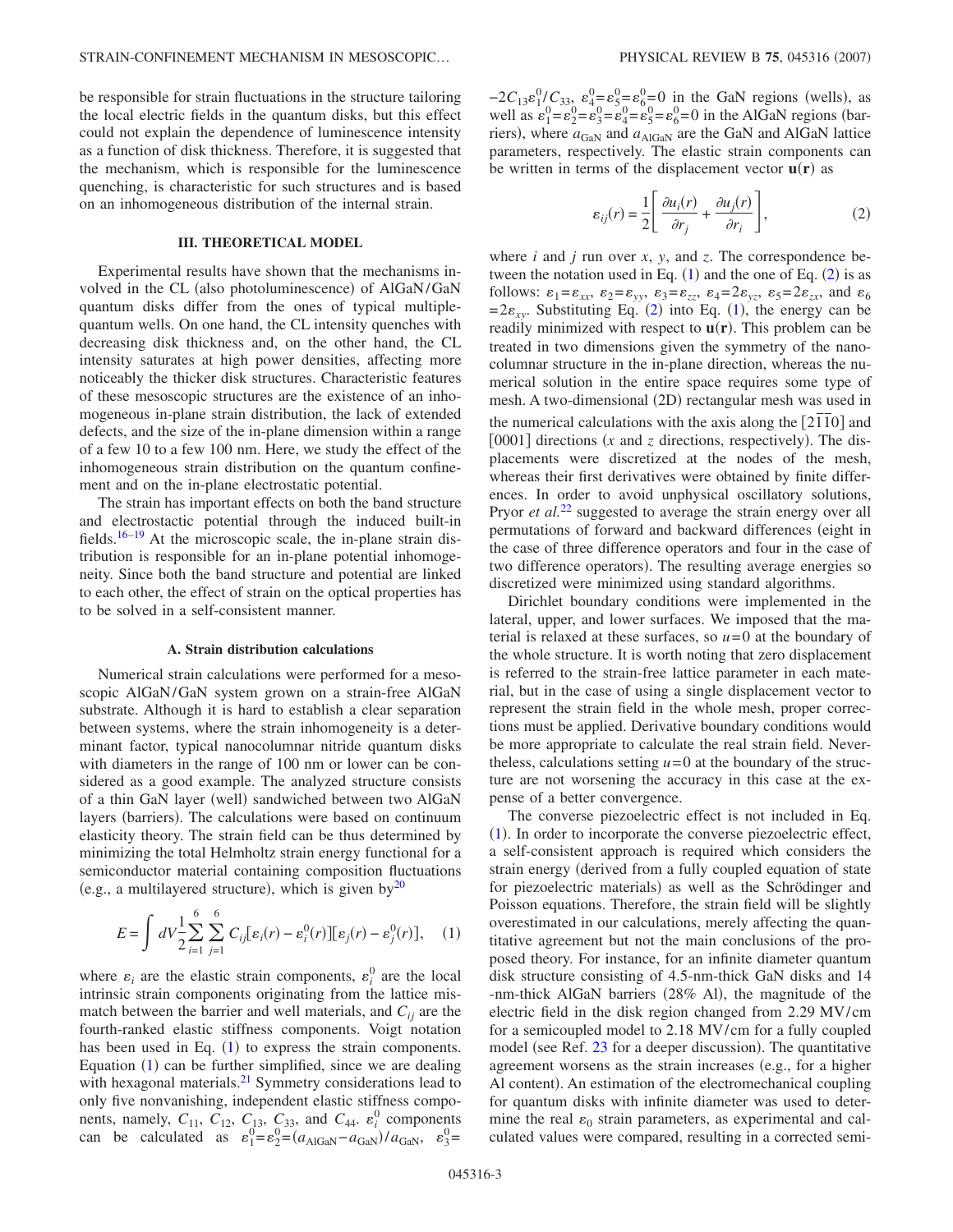<span id="page-3-0"></span>

FIG. 4. In-plane strain distribution in the GaN layer for an AlGaN(8 nm)/GaN(4.5 nm) MQD structure with a diameter of 50 nm. Top graph shows the strain distribution of  $\varepsilon_{xx}$ , whereas bottom graph shows the strain distribution of  $\varepsilon_{zz}$ .

coupled model. The slight overestimation of the electric field in the quantum disks produces a redshift of the fundamental transition, which increases as a function of disk thickness.

Figure [4](#page-3-0) shows the 2D strain distribution calculated by the procedure described above. We can notice that the strain inhomogeneity mainly affects the GaN film and surrounding areas, as expected considering the used boundary conditions. Peripheral regions are less strained than inner ones, where the local strain in the inner regions is slightly lower than the one generated by the lattice mismatch between the AlGaN substrate and the GaN film. As it will be shown below, the strain inhomogeneity cannot be neglected to understand the optical and electrical properties of structures like this. The effects of the structure geometry (i.e., column diameter and disk thickness) and the Al composition on the strain distribution become visible considering the in-plane strain as a function of the distance from the center of the disk, as shown in Fig. [5.](#page-3-1) Clearly, the portion of the quantum disks which is affected by the strain inhomogeneity decreases as their diameter increases. Moreover, the maximum strain reached at the center of the quantum disk decreases with decreasing diameter. The opposite dependence was found, when the disk thickness was changed from 1.5 to 7.5 nm for a fixed diameter, as can be seen in Fig.  $5(b)$  $5(b)$ . Thicker disks presented

<span id="page-3-1"></span>

FIG. 5. In-plane lattice constant as a function of the distance from the center of the GaN disk. The various curves in (a) represent disks differing in diameter  $(25-100)$  nm) for a fixed disk thickness of 4.5 nm. The various curves in (b) represent disks differing in thickness  $(1.5-7.5 \text{ nm})$  for a fixed diameter of 50 nm of the nanocolumnar structures. The Al content used in these calculations was 20%.

lower maximum values of strain and, at the same time, the effect of lateral strain relaxation on the strain inhomogeneity was more important. In the case of disks thicker than their barriers, the strain could be even reversed, i.e., barriers would be more strained than disks. Transmission electron microscope (TEM) investigations revealed a bowing in the lateral surfaces of AlGaN-GaN interfaces, confirming our results of the strain field calculations.<sup>15</sup> On the other hand, a higher Al composition in the barriers leads to a higher degree of strain at the center. The effect of strain inhomogeneity and, therefore, its role on optical and electrical properties, will be more significant for samples with higher Al content.

#### **B. Electronic band structure calculations**

The most interesting results appear as a consequence of the interplay between polarization-induced fields and deformation potentials under an inhomogeneous strain distribution. Since polarization fields cause a confinement of the carriers at the center of the disk, whereas deformation potentials tend to confine the carriers at the periphery of the disk (compressive strain), the net result will be dependent on the magnitude of the parameters involved in its determination. Intrinsic parameters are the conduction and valence band de-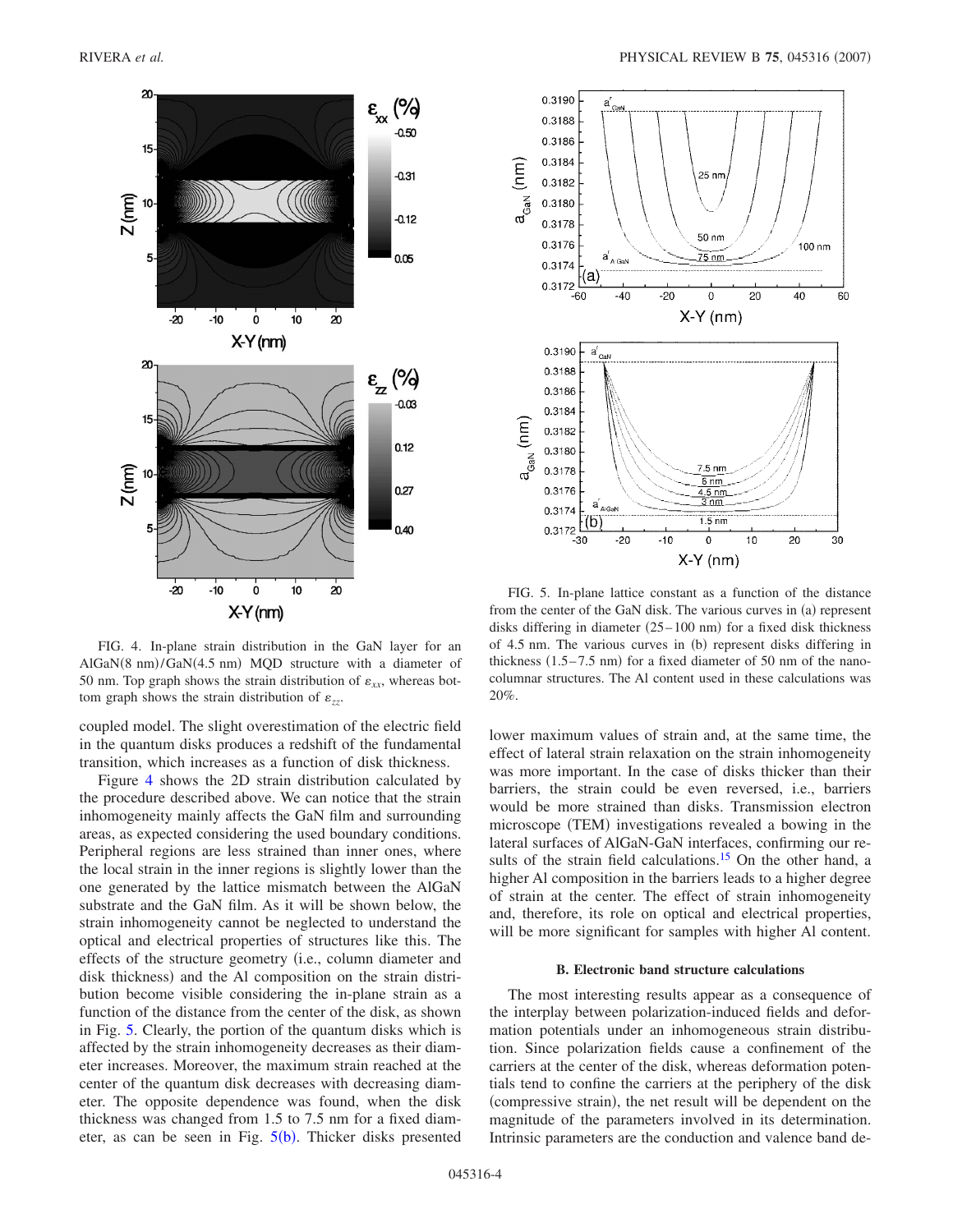<span id="page-4-0"></span>

2. Separate confinement - Metastable states

FIG. 6. Potential for the in-plane directions of a GaN/AlGaN quantum disk. For I (II), the piezoelectric (deformation) potential determines the net potential of both conduction and valence band. For III (IV), the piezoelectric potential determines only the net potential of the valence (conduction) band, whereas the deformation potential determines the net potential of the conduction (valence) band.

formation potentials, the elastic and piezoelectric constants, and the column diameter. Extrinsic parameters are the Al composition of the barriers and the disk thickness. Possible scenarios are shown in Fig.  $6$ . For case I (II) the piezoelectric (deformation) potential determines the net potential of both conduction and valence bands. Hence, in case I (II), ground electronic states are preferably formed at the center (periphery) of the disk. The situation is different in case III (IV), where the piezoelectric (deformation) potential determines only the net potential of the valence band, whereas the deformation (piezoelectric) potential determines the net potential of the conduction band. Now, ground electronic states for electrons and holes can be spatially separated in such a way that lowest energy transitions exhibit reduced oscillator strengths. Since the air-material interface imposes an infinite barrier for calculation purposes, the in-plane bending at the periphery in cases II, III, and IV must be large enough to allow for a formation of quantized levels. Consequently, states at the center of the disk will be present at higher energies than the ground electronic level for all cases, whereas additional quantization at the periphery will be possible for both conduction and valence band, conduction band only, and valence band only in cases II, III, and IV, respectively.

Although the potential in the quantum disk is the result of complex interactions between structure parameters, it is feasible to establish a dependence of the expected behavior on the disk thickness for a given Al composition in the barriers. The potential drop in a quantum disk due to polarization fields increases linearly with its thickness for large, built-in electric fields. Therefore, it is expected that piezoelectric effects prevail over deformation potential modifications in thicker quantum disks (case I in Fig. [6](#page-4-0)). The opposite situation, i.e., case II, is more probable for very thin quantum disks, being cases III and IV for intermediate values of the disk thickness. The effect of spontaneous polarization is constant in the in-plane direction for a uniform Al composition in the barriers. The effect of strain on the confinement of carriers is what has been called piezoelectric strain confinement.

The electrostatic potential is also affected by the band bending of surface potentials and the doping levels. Samples studied have not been doped intentionally. Thus, the main contribution to the in-plane electrostatic potential distribution in the quantum disks is given by both the piezoelectric and the deformation potentials. The electric fields in the *j*th layer (either barrier or quantum disk) can be calculated as

$$
E_j = \frac{\sum_{k} (P_k - P_j) l_k / \kappa_k}{\kappa_j \sum_{k} l_k / \kappa_k},
$$
\n(3)

<span id="page-4-1"></span>assuming that the space charge region cannot range from lateral surfaces to the center of the disk for such doping levels. In Eq. ([3](#page-4-1)),  $P_k$ ,  $l_k$ , and  $\kappa_k$  are the total transverse polarization, the thickness, and the dielectric constant of the layer *k*, where *k* runs on all layers in the structure. High doping levels have two different effects on the in-plane potential distribution. Firstly, the piezoelectrically induced electric fields are screened, resulting in a more important effect of the deformation potentials. Secondly, lateral band bending can occur. Very different pictures could be obtained for high doping values, but our analysis is focused on the unintentionally doped case.

A 2D Schrödinger solver was developed to study the inplane carrier distribution. For calculation purposes, the nanocolumnar structure was considered to have cylindrical symmetry, i.e., the results are extended to the 3D case. Assuming parabolic conduction band dispersions, an effective-mass equation for a single particle is given as

<span id="page-4-2"></span>
$$
\left[ -\frac{\hbar^2}{2m^{\parallel}} \frac{1}{r} \frac{\partial}{\partial r} \left( r \frac{\partial}{\partial r} \right) - \frac{\hbar^2}{2m^{\perp}} \frac{\partial^2}{\partial z^2} + V(r, z) \right] \Phi = E \Phi, \quad (4)
$$

where *V* is the potential including the effects of built-in fields and the strain-induced band structure modification. Parameters used in the calculations were extracted from recommended values of Ref. [24.](#page-9-19) A summary of the parameters used is also presented in Table [I.](#page-5-0)

The solution of Eq. ([4](#page-4-2)) was implemented using the finiteelement method[.25](#page-9-20)[,26](#page-9-13) The elements were based on a ninenoded rectangular scheme. Biquintic Hermitian shape functions were used to allow for the inclusion of derivative continuity at the nodes. Vanishing boundary conditions were imposed at the free lateral surface, requiring boundary conditions of continuity of the envelope function and continuity of the effective mass derivative at the well-barrier interface. The potential profile was obtained, taking into account the polarization field distribution induced by the strain field de-termined from Eq. ([1](#page-2-0)). The contribution of spontaneous polarization to the potential *Vsp* was calculated numerically by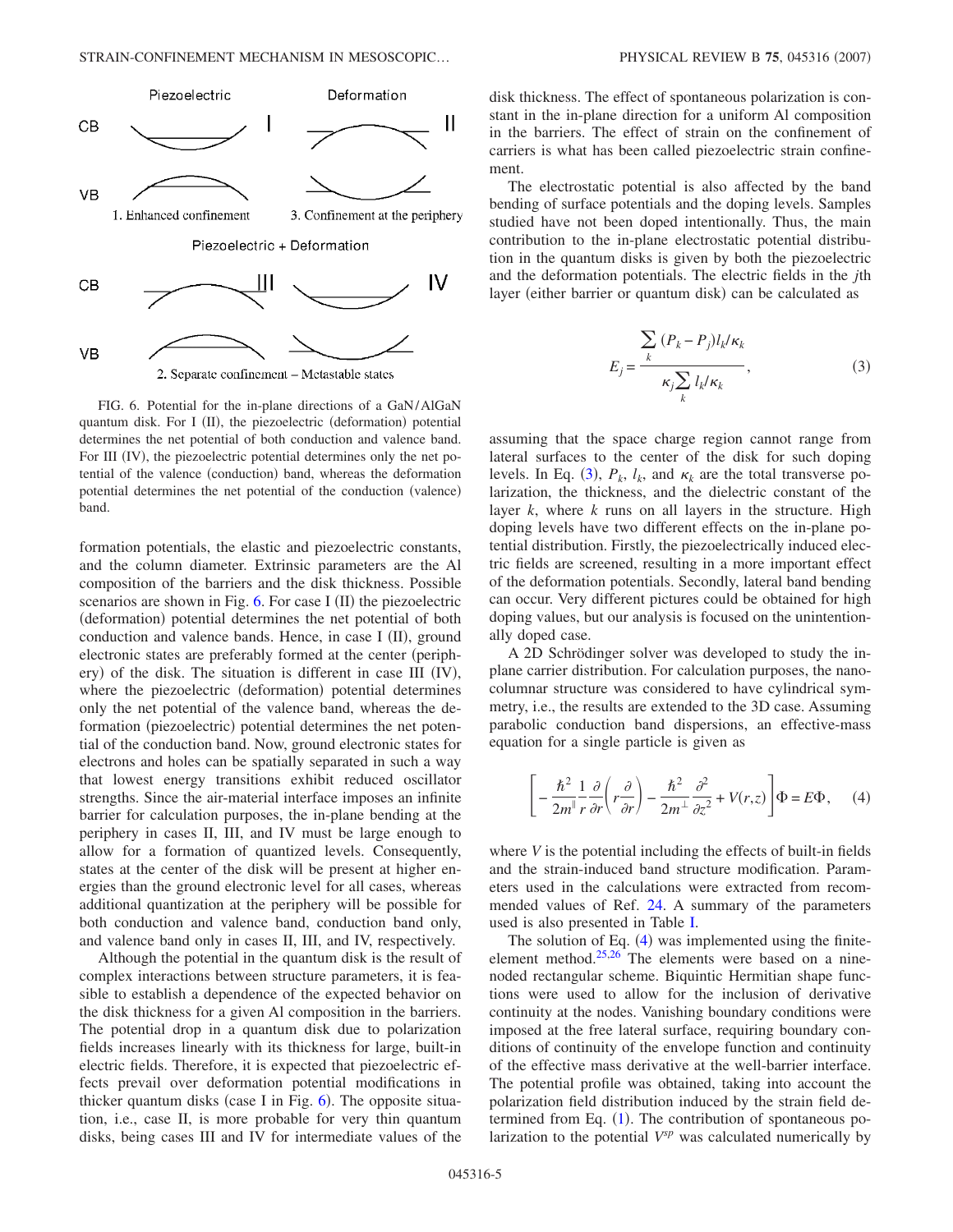<span id="page-5-0"></span>TABLE I. Physical parameters for GaN and AlN. The ternary parameters were obtained by linear interpolation between corresponding values for GaN and AlN materials. Valence band effective-mass parameters  $(A_i)$  were used to determine the heavy hole effective masses for both longitudinal  $(II)$  and transverse  $(1)$ directions.

| Parameters                   | GaN      | <b>AlN</b> |
|------------------------------|----------|------------|
| $a_{lc}$ (Å) at T=300 K      | 3.189    | 3.112      |
| $E_{g}\ (\rm eV)$            | 3.507    | 6.23       |
| $m_e^{\parallel}$            | 0.20     | 0.28       |
| $m_e^{\perp}$                | 0.20     | 0.32       |
| A <sub>1</sub>               | $-6.56$  | $-3.95$    |
| A <sub>2</sub>               | $-0.91$  | $-0.27$    |
| $A_3$                        | 5.65     | 3.68       |
| $A_4$                        | $-2.83$  | $-1.84$    |
| $A_5$                        | $-3.13$  | $-1.95$    |
| $A_6$                        | $-4.86$  | $-2.91$    |
| $a_{cz}$ (eV)                | $-6.5$   | $-9$       |
| $a_{ct}$ (eV)                | $-11.8$  | $-9$       |
| $D_1$ (eV)                   | $-3.0$   | $-3.0$     |
| $D_2$ (eV)                   | 3.6      | 3.6        |
| $D_3$ (eV)                   | 8.82     | 9.6        |
| $D_4$ (eV)                   | $-4.41$  | $-4.8$     |
| $D_5$ (eV)                   | $-3.6$   | $-4.0$     |
| $D_6$ (eV)                   | $-5.1$   | $-5.1$     |
| $C_{11}$ (GPa)               | 390      | 396        |
| $C_{12}$ (GPa)               | 145      | 137        |
| $C_{13}$ (GPa)               | 106      | 108        |
| $C_{33}$ (GPa)               | 398      | 373        |
| $C_{44}$ (GPa)               | 105      | 116        |
| $e_{13}$ (C/m <sup>2</sup> ) | $-0.35$  | $-0.50$    |
| $e_{33}$ (C/m <sup>2</sup> ) | 1.27     | 1.79       |
| $e_{15}$ (C/m <sup>2</sup> ) | $-0.3$   | $-0.48$    |
| $P_{sp}$ (C/m <sup>2</sup> ) | $-0.029$ | $-0.081$   |

$$
V^{sp}(\vec{r}) = \frac{1}{4\pi\varepsilon} \int \int \frac{\rho_s(\vec{r}')}{|\vec{r} - \vec{r}'|} ds', \qquad (5)
$$

<span id="page-5-1"></span>where  $\rho_s$  is the density of bound charges induced by the spontaneous polarization field discontinuity in the AlGaN-GaN interface, i.e.,  $\nabla P = -\rho_s$ . As a result of the finite size in the in-plane direction, edge effects affect both the maximum potential drop within the quantum disks and its in-plane dependence. These effects are more important in the case of the piezoelectric polarization contribution to the potential *Vpz*, since the strain distribution determines the spatial dependence of piezoelectric fields. The piezoelectrically induced potential was given by

$$
V^{pz}(\vec{r}) = \frac{1}{4\pi\epsilon} \int \int \int \frac{\vec{P}(\vec{r}) \cdot (\vec{r} - \vec{r}')}{|\vec{r} - \vec{r}'|^3} d^3r'.
$$
 (6)

Since  $\varepsilon_{yz}$  and  $\varepsilon_{zx}$  are small,  $V^{pz}$  was mainly determined by the polarization field component in the growth direction, i.e.,

<span id="page-5-3"></span>TABLE II. Nominal values of structural parameters of fiveperiod AlGaN/GaN MQW samples used in simulations.  $L_{cl}$  is the thickness of the cap layer. Samples are referred in the text through the well thickness (e.g., sample C is the sample with  $L_w$ =4.5 nm, regardless of the barrier thickness). The experimentally investigated samples A, B, and C exhibit a nominal well thickness of 2, 3, and 4 nm, respectively, with a fixed barrier thickness of 10 nm.

| Sample | $L_{w}$ (nm)          | $L_b$ (nm)    | $L_{cl}$ (nm) | $%$ Al |
|--------|-----------------------|---------------|---------------|--------|
| Α      | $\mathcal{D}_{\cdot}$ | $8 - 12 - 14$ | 50            | 28     |
| В      | 3                     | $8 - 12 - 14$ | 50            | 28     |
|        | 4.5                   | $8 - 12 - 14$ | 50            | 28     |

 $P_z = 2(e_{13} - e_{33}C_{13}/C_{33})\varepsilon_{xx}$ , whereas  $e_{ij}$  are the piezoelectric stress constants.<sup>27</sup> Lastly, *V* was also affected by the straininduced band-gap modification. Both conduction and valence bands were shifted under compressive strain as

$$
\Delta E_c = a_{cz}\varepsilon_{zz} + a_{ct}(\varepsilon_{xx} + \varepsilon_{yy}),\tag{7}
$$

$$
\Delta E_v = (D_1 + D_3)\varepsilon_{zz} + (D_2 + D_4)(\varepsilon_{xx} + \varepsilon_{yy}),\tag{8}
$$

<span id="page-5-2"></span>where  $a_{ci}$  and  $D_i$  denote the deformation potentials for the conduction and valence band, respectively. The condition given by Eq. ([3](#page-4-1)) was imposed in the calculation of the 3D potential profile for the whole multiquantum disk region through a proper definition of the boundary conditions. The electric field in the barriers so determined was opposite to that in the quantum disk. Therefore, the potential drop in each quantum disk was lower than that calculated by Eqs.  $(5)$  $(5)$  $(5)$ – $(8)$  $(8)$  $(8)$ . Moreover, the electric field in the barriers was not uniform, partially compensating the edge effect and the inplane strain inhomogeneity.

Samples A and C (structural parameters used in the calculations are listed in Table  $II$ ) were studied following the proposed scheme without neglecting the in-plane dependence. The calculations were carried out under equilibrium conditions for one arbitrary quantum disk. Results are shown in Figs. [7](#page-6-0) and [8,](#page-7-0) as well as in Table  $III.^{28}$  $III.^{28}$  $III.^{28}$  $III.^{28}$  We have adopted a particular nomenclature to designate the electron and hole states at the center and periphery of the disk. The first subscript references the level of the quantization in the growth direction, whereas the second subscript references the level of the quantization in the in-plane direction. In the cases where states are also quantized at the periphery, a third subscript is used related to a new set of states with its own in-plane and growth direction levels.

Some general remarks about calculation results can be summarized as follows. First, the in-plane confinement is weaker than the confinement in the growth direction. This result is easily explained, since the column diameter is more than one order of magnitude larger than the well thickness. Therefore, the first quantized levels are close in energies and correspond to the same quantization in the growth direction. Secondly, transition energies obtained for  $L_w = 2$  nm agree with reported experimental values, whereas the transition energies obtained for  $L<sub>w</sub>=4.5$  nm are low compared with those values. If screening of built-in electric fields is also taken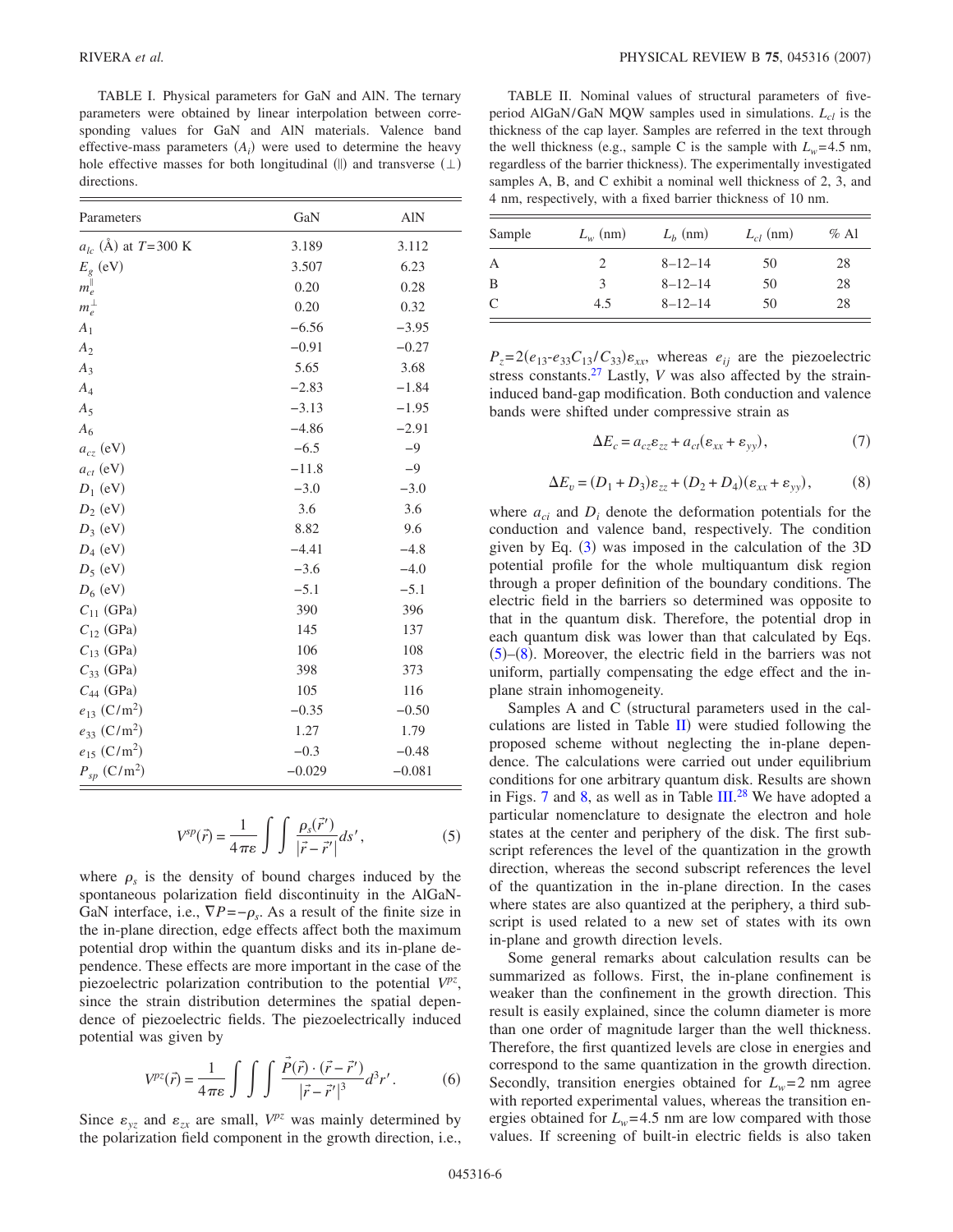<span id="page-6-0"></span>

FIG. 7. Lateral distribution of calculated electron and hole wave functions for a generic quantum well in a nanocolumnar structure, taking an inhomogeneous strain distribution in the in-plane direction into account. Two cases differing in the well thickness (2 and 4.5 nm) are considered. Disk diameter amounts to 50 nm. Number subscripts stand for quantization in the growth and lateral direction. Subscript *p* refers to peripheral states. Axis units are in nanometers.

into account, transition energies for  $L<sub>w</sub>=4.5$  nm are expected to be blue-shifted according to experimental data. Moreover in Table [II,](#page-5-3) well and barrier thicknesses are nominal values and small corrections can result in important transition energy deviations, as it will be shown below. Thirdly, electrons are confined at the center, whereas holes can be confined at the center or at the periphery. The lateral confinement is the result of the in-plane potential distribution. Depending on the potential drop from the center to the lateral side of the column, the number of confined states at the periphery can be higher than one. Quantized levels induced at the periphery of the disk will be called hereafter peripheral states. Finally, recombination times for ground transitions at the center of the disk are one order of magnitude higher for  $L_w$ =4.5 nm than for  $L_w = 2$  nm, as expected by the larger carrier separation in the growth direction in the first case.

Figure [7](#page-6-0) and Table [III](#page-7-1) show that both the confinement of electron and hole ground states are produced at the center of the disk for sample C with  $L_w$ =4.5 nm and  $L_b$ =14 nm (case

I of Fig. [6](#page-4-0)). However, as predicted by the model discussed, the situation is different for sample A  $(L_w=2$  nm and  $L_b$  $= 14$  nm), where the ground level of holes appears at the periphery of the disk. While holes are preferably distributed at the periphery, electrons tend to stay at the center of the disk (case IV of Fig. [6](#page-4-0)). This result implies an important reduction of the wave function overlap of the fundamental transition (the less energetic one). Nevertheless, hole states at the center and at the periphery are formed for both disk thicknesses, so recombination at the center of the disk and crossed transitions between central and peripheral states are also found in samples A and C, respectively.

The effect of barrier thickness has also been investigated by means of numerical calculations. Figure [8](#page-7-0) shows the effect of barrier thickness on the hole confinement for  $L_w$ =4.5 nm as a consequence of the condition imposed by Eq. ([3](#page-4-1)). As the barrier thickness decreases, the potential for holes at the periphery also decreases. Thus, holes will tend to be confined at the periphery already for  $L_b$ =12 nm, as shown in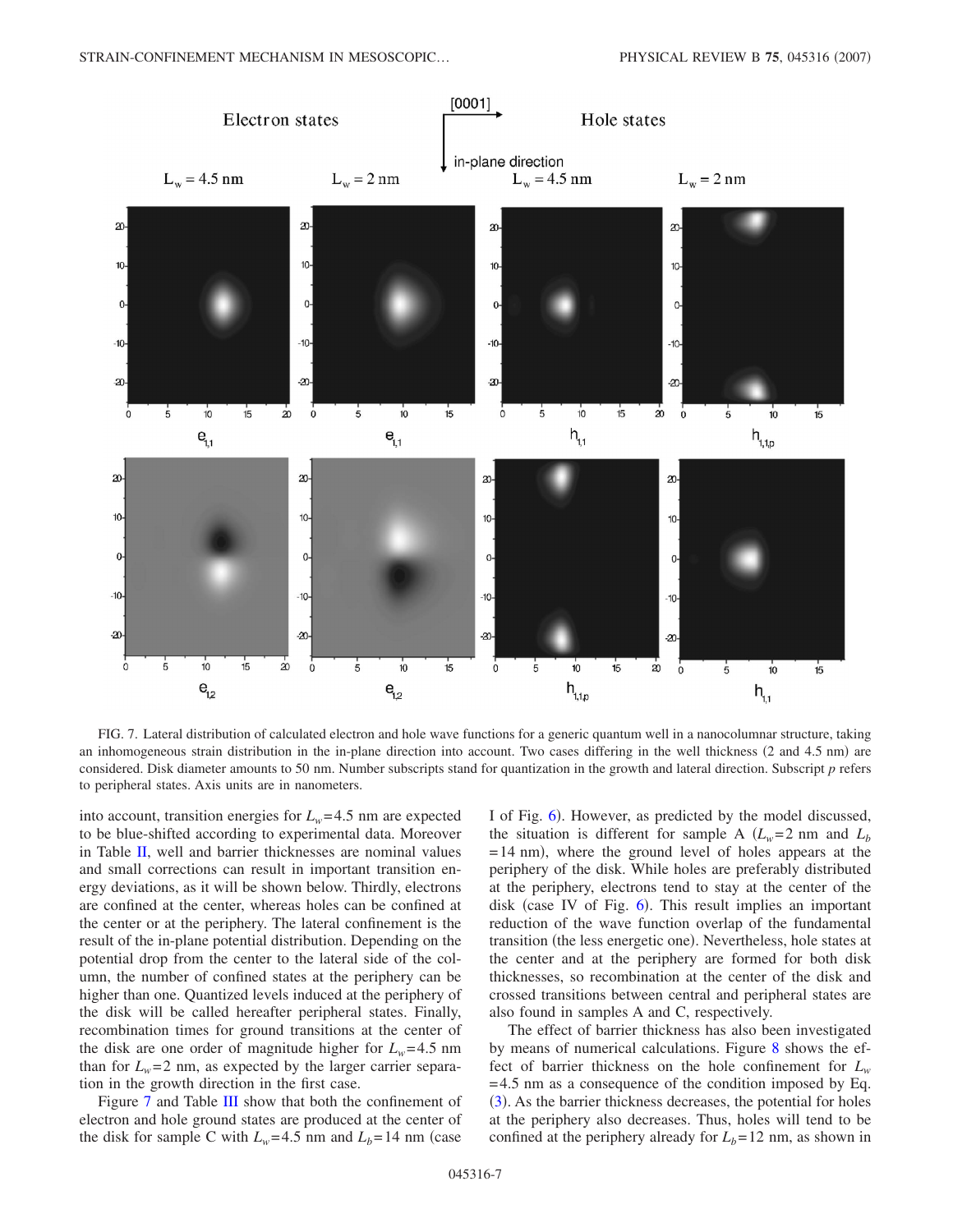<span id="page-7-0"></span>

FIG. 8. Lateral distribution of calculated hole wave functions for a generic quantum well in a nanocolumnar structure, taking an inhomogeneous strain distribution in the in-plane direction into account. Two cases differing in the barrier thickness (8 and 12 nm) are considered. Disk thickness and diameter amount to 4.5 and 50 nm, respectively. Number subscripts stand for quantization in the growth and lateral direction. Subscript *p* refers to peripheral states. Axis units are in nanometers. The bottom diagram shows the spatially varying ground levels in the valence band for 8, 12, and 14 nm barrier thicknesses. The energy values in this diagram are referred to the maximum potential in the valence band.

<span id="page-7-1"></span>TABLE III. Calculated transition energies and recombination times of the lowest states at the center and periphery of the disk for the wave functions in Fig. [7.](#page-6-0) Recombination times were normalized to the ideal square well recombination time,  $\tau_0 \approx 0.4$  ns.<sup>a</sup> The first hole state at the periphery was the second eigenvalue for sample C and the first for sample A.

| $L_w$ =2 nm (sample A)     |                     |                       |               |
|----------------------------|---------------------|-----------------------|---------------|
| $E_c$ (% inside QW)        | $E_n$ (% inside QW) | $E_{transition}$ (eV) | $\tau/\tau_0$ |
| $E_{e1,1}$ (52%)           | $E_{hh1,1}$ (24%)   | 3.704                 | 3.51          |
| $E_{e1,1}$                 | $E_{hh1,1,p}$ (53%) | 3.693                 | 3732          |
| $E_{e1,2}$ (52%)           | $E_{hh1,1}$         | 3.727                 | 735           |
| $E_{e1,2}$                 | $E_{hh1,1,p}$       | 3.716                 | 675716        |
| $L_w$ =4.5 nm (sample C)   |                     |                       |               |
| $E_c$ (% inside QW)        | $E_n$ (% inside QW) | $E_{transition}$ (eV) | $\tau/\tau_0$ |
| $E_{e1,1}$ (66%)           | $E_{hh1,1}$ (45%)   | 3.183                 | 41.5          |
| $E_{e1,1}$                 | $E_{hh1,1,p}$ (63%) | 3.190                 | 43007         |
| $E_{e1,2}$ (67%)           | $E_{hh1,1}$         | 3.216                 | 51408         |
| $E_{e1,2}$                 | $E_{hh1,1,p}$       | 3.223                 | 404269        |
| <sup>a</sup> Reference 28. |                     |                       |               |

Fig. [8,](#page-7-0) i.e., the hole ground state will appear at the periphery. It is important to emphasize that for  $L_b=12$  nm, the separation between hole ground state at the center and at the periphery is small (some meV), while it is as large as 150 meV for  $L_b = 8$  $L_b = 8$  nm (cf. Fig. 8). Hence, the hole population distribution at the periphery will be more noticeably for thinner barrier structures. On the other hand, transition energies of states at the center increase monotonously until 3.54 eV for  $L_b$ =8 nm. The large difference between experimental and calculated values in Table [III](#page-7-1) could be explained for a barrier thinner than the nominal used in the calculations  $(e.g., 10 \text{ nm})$ instead of 14 nm). Although thickness deviations were confirmed by TEM, the difference was lower than 15%, so other factors such as carrier screening should be also considered.

The effects of the disk diameter, the induced photogenerated screening, and the number of well layers on luminescence broadening were studied. In the piezoelectric strainconfinement framework, fluctuations of the disk diameter lead to large linewidths of the photoluminescence transitions. Quantum disks with sufficiently large diameters can be considered as fully strained quantum wells. On the other hand, the well material is nearly fully relaxed for small diameter disks [see Fig.  $5(a)$  $5(a)$ ]. Even the contribution of spontaneous polarization to the potential decreases due to the edge effects for small diameter disks. Therefore, the transition energies are blue-shifted by large amounts as the diameter decreases. The in-plane strain is responsible for an important spectral broadening of the fundamental transition on the order of 100 meV.

The effect of screening on optical properties can be more important than in common situations. Since confinement for electrons and holes can be different in the in-plane direction, charge accumulation can be nonuniform across the quantum disk. In principle, states with a reduced wave function over-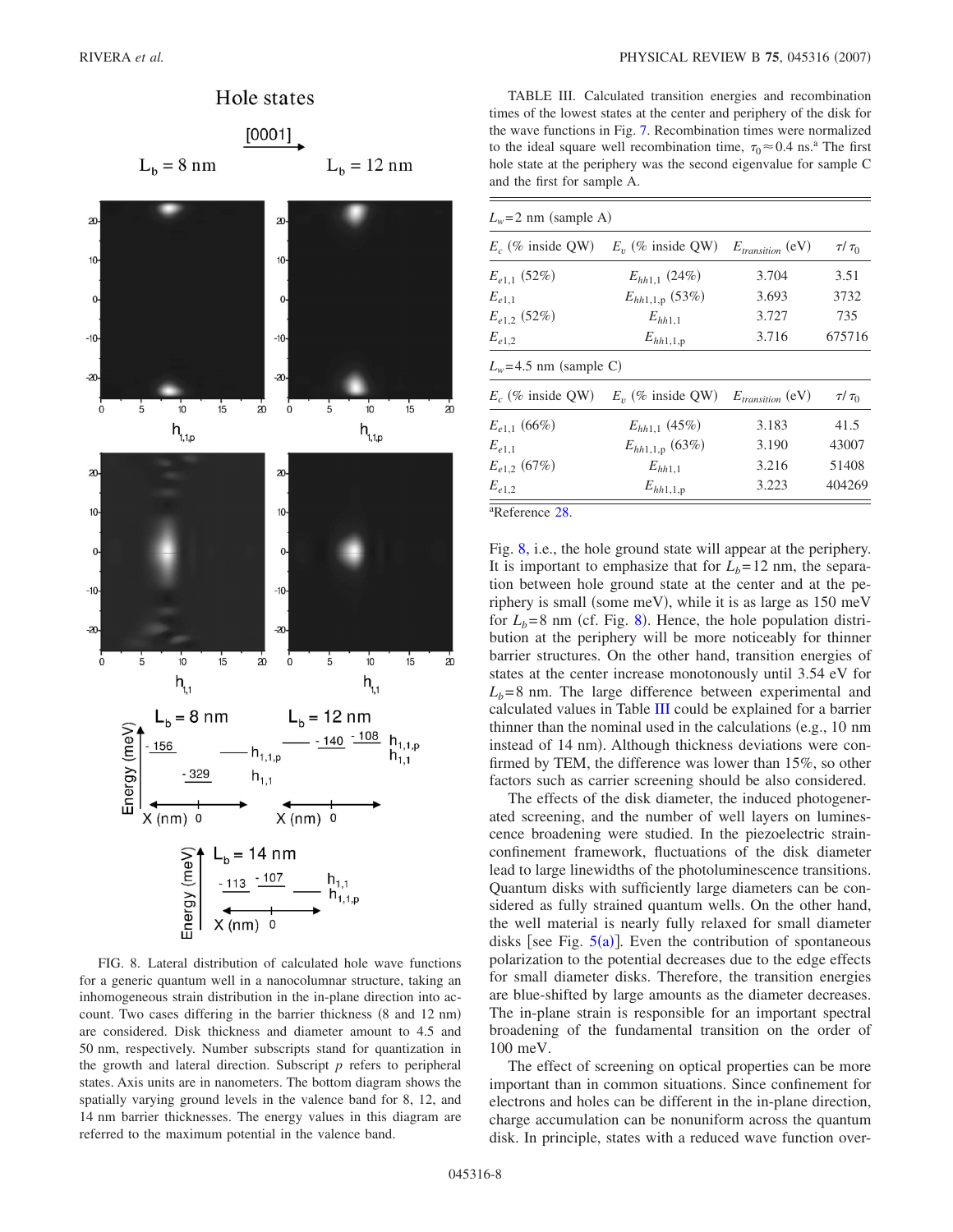<span id="page-8-0"></span>

FIG. 9. Time-resolved photoluminescence for samples A, B, and C. The temperature amounted to 7 K. The three samples showed the expected nonexponential decay dynamics.

lap accumulate more carriers, leading to a blueshift of the transition energies. The use of multiple quantum disks embedded in the nanocolumnar structure implies a broadening of the luminescence spectra when doping levels lead to a band bending within the top and lateral near-surface regions (i.e., nonperiodic boundary conditions). Therefore, the effect of polarization fields for multiple quantum disk structures also leads to a broadening of the luminescence since the potential distribution depends on disk number.

Theoretical results point to a complex behavior of the luminescence of such structures. The luminescence spectra are broadened due to inhomogeneous strain. New quantized states not present in macroscopic quantum wells allow for a *spatially dependent* confinement of carriers. The in-plane carrier distribution between states at the periphery and center of the disk is especially important. The effect of the in-plane carrier distribution is well accounted by the disk thickness dependence (both well and barrier). Below a critical well or barrier thickness, electrons and holes are confined in different disk areas for the ground state. Experimental results pointing to a quenching of luminescence in thin disk superlattices were reported in similar structures, confirming the above hypothesis as a possible explanation.<sup>29</sup> Recently, it was also found in Raman experiments on GaN/AlN multiple-quantum-disk nanocolumnar structures that confined, quasiconfined, and interface modes not present in GaN/AlN superlattice films were observed. These modes were tentatively assigned to quantization along the radial (inplane) direction of the disk.<sup>30</sup>

#### **IV. DISCUSSION**

The strain-confinement model described in this work can explain the luminescence results obtained in the structures analyzed in Sec. II. Besides, it has additional implications. For decreasing well thickness, the observed luminescence quenching is due to the fact that peripheral states can be formed so that the in-plane potential can separate carriers. Since transitions between states at the center and ones at the periphery exhibit reduced oscillator strength, long recombination times and low luminescence efficiencies are expected.

<span id="page-8-1"></span>



FIG. 10. Model of carrier capture and relaxation in the quantum disks for sample A (narrow quantum well). Luminescence intensity is strongly affected by the scattering of holes toward the periphery.

Thus, we studied the carrier recombination dynamics to learn more about the role of these peripheral states.

Time-resolved photoluminescence (TRPL) was carried out using the third harmonic of a femtosecond tunable Ti- :sapphire laser. The repetition rate was low enough to avoid memory effects between pulses. Figure [9](#page-8-0) shows the results for low temperature, corresponding to the emission of quantum disks for samples A, B, and C. Comparable results were obtained in a similar set of samples. $31$  The typical nonexponential behavior of AlGaN/GaN quantum wells associated with polarization field effects is found. In this case, the electron-hole wave function overlap changes dynamically as a function of the number of carriers due to the electric field screening. It is remarkable to mention that long times of 2, 7, and 20 ns in samples A, B, and C, respectively, were determined for an average recombination time given by

$$
\tau_r = \int f(t)t dt,
$$
\n(9)

where  $f(t)$  is the normalized recombination function as measured by TRPL. The experimental data are in good agreement with the theoretical calculations presented in Table [III](#page-7-1) (1.4 and 16.6 ns in samples A and C, respectively).

These results lead us to the conclusion that spatially separated states are practically dark (i.e., optically inactive). Therefore, a possible recombination model for the cases II, III, and IV of Fig. [6](#page-4-0) could be the one shown in Fig. [10,](#page-8-1) where the luminescence quenching is based on the relaxation process of the carriers followed after excitation. Carriers, which are scattered to the states at the center of the disk (or periphery in case II), exhibit a higher CL (also photoluminescence) efficiency compared with that corresponding to crossed transitions. As the energy of the states at the periphery is lower, more carriers are attracted to the periphery regions, resulting in an overall decrease of the radiative efficiency. In addition to the fact that states at the periphery exhibit a reduced oscillator strength, surface recombination can also work as a nonradiative channel in cases III and IV.

#### **V. CONCLUSIONS**

A 3D model has been presented which accounts for the carrier distribution in mesoscopic devices in the in-plane direction as a result of lateral strain inhomogeneities created in